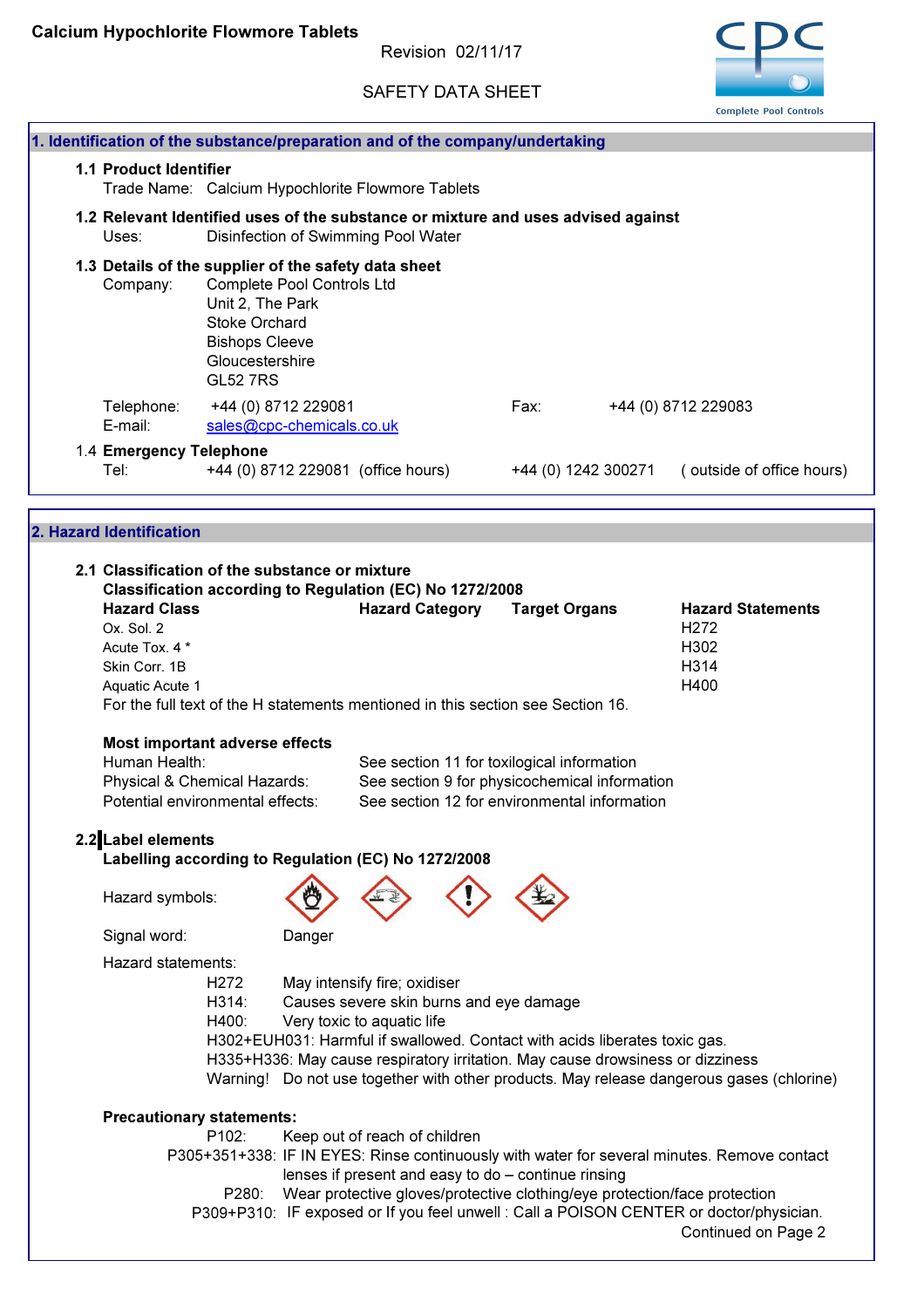| rade Name: |  |
|------------|--|

**Calcium Hypochlorite Flowmore Tablets** 

| 2. Hazard Identification     |                                                                                |                      |  |
|------------------------------|--------------------------------------------------------------------------------|----------------------|--|
|                              |                                                                                |                      |  |
| <b>Additional Labelling:</b> | Contact with acids liberates toxic gases<br>EUH031                             |                      |  |
|                              | Hazardous components which must be listed on the label                         | Calcium Hypochlorite |  |
| 2.3 Other Hazards            | Use biocides safely. Always read the label and product information before use. |                      |  |

# 3. Composition/information on ingredients

| 3.1 Mixtures         | Calcium Hypochlorite                                 |  |  |  |
|----------------------|------------------------------------------------------|--|--|--|
| <b>Chemical Name</b> | <b>CAS No EINECS R/H Phrases</b><br>$\frac{1}{2}$    |  |  |  |
| Calcium Hypochlorite | 70 - 100% 7778-54-3 231-908-7 H272, H302, H314, H400 |  |  |  |

# 4. First Aid measures

# 4.1 Description of first aid measures

- IF INHALED: Remove victim to fresh air and keep at rest in a position comfortable for breathing.

- IF ON SKIN (or hair): Remove/Take off immediately all contaminated clothing. Rinse skin with water/shower

 - IF IN EYES: Rinse cautiously with water for several minutes. Remove contact lenses, if present and easy to do so. Continue rinsing.

- IF SWALLOWED: rinse mouth. Do NOT induce vomiting

- Get medical advice/attention

# 4.2 Most important symptoms and effects, both acute and delayed

- Can cause damage to the eyes and skin

- Prolonged skin or eye contact may cause chemical burns
- In cases of severe exposure, breathing difficulty may develop

4.3 Indication of immediate medical attention and special treatment needed Treat symptomatically

# 5. Fire fighting measures

# 5.1 Extinguishing media:

- In case of fire: use carbon dioxide for extinction

- DO NOT USE dry extinguishers containing ammonium compounds such as dry powder

# 5.2 Special hazards arising from the substance or mixture

Calcium Hypochlorite is both a strong oxidiser and is chemically reactive with many substances. Strong oxidisers are capable of intensifying a fire once started; because of this any contamination of the product with other substances by spill or otherwise should be avoided.

- Gives off irritating or toxic fumes (or gases) in a fire.
- Exposure to decomposition products may be a hazard to health
- See Section 10.6

# 5.3 Advice for fire-fighters

- Wear protective clothing as per section 8

## Special protective equipment:

- Wear self-contained breathing apparatus (SCBA). Wear full protective clothing including chemical protection suit
- In case of fire: Evacuate area. Fight fire remotely due to the risk of explosion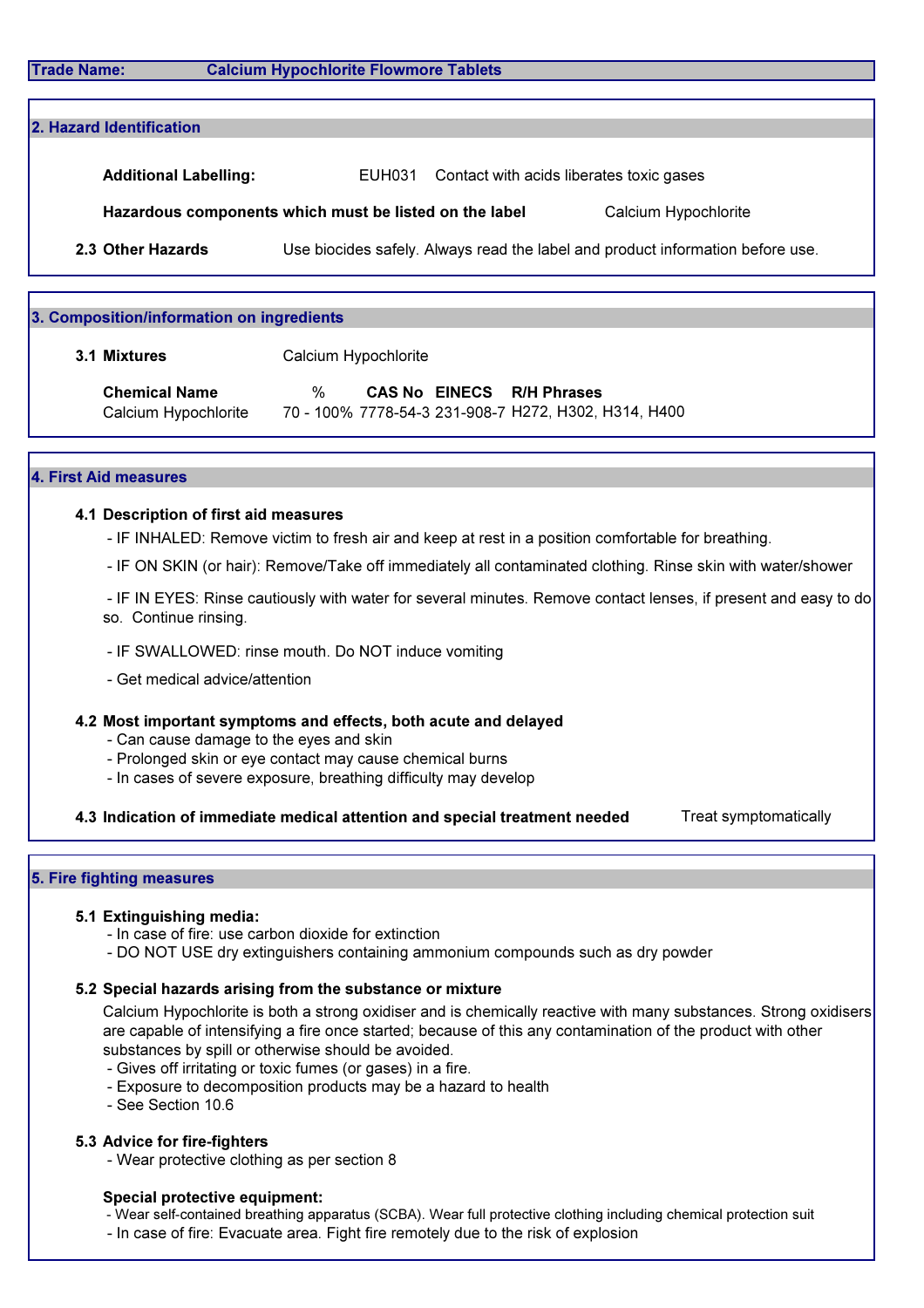#### 6. Accidental release Measures

## 6.1 Personal precautions, protective equipment and emergency procedures

- Wear protective clothing as per section 8
- Evacuate the area and keep personnel upwind
- Avoid raising dust
- Avoid contact with combustible material

## 6.2 Environmental precautions

- Avoid release to the environment
- Do not allow to enter public sewers and watercourses
- If contamination of drainage systems or water courses is unavoidable, immediately inform appropriate authorities

## 6.3 Methods and materials for containment and cleaning up

- Place in appropriate container
- Seal containers and label them
- Remove contaminated material to safe location for subsequent disposal
- Do not absorb spillage in sawdust or other combustible material
- Ventilate the area and wash spill site after material pick-up is complete

# 6.4 Reference to other sections

See Section 7 & 8for information on Personal protective equipment See section 13 for waste treatment information See Section 1 for emergency contact information

# 7. Handling and storage

# 7.1 Precautions for safe handling

- Do not mix with any other products
- Ensure adequate ventilation
- Avoid contact with skin and eyes.
- Avoid breathing dust/fume/gas/mist/vapours/spray.
- Do not eat, drink or smoke when using this product
- Wash thoroughly after handling.

# 7.2 Conditions for safe storage, including any incompatibilities.

- Store away from other materials.
- Keep only in original container
- Store in a dry place.
- Protect from moisture
- Store in a well-ventilated place. Keep cool.
- Do not store above 35 °C
- Keep away from foodstuff.
- Keep away from acid.
- Keep away from reducing agents

# 7.3 Specific end uses

- No information available

# 8. Exposure control/personal protection

# 8.1 Control parameters

Calcium hypochlorite

- WEL (short term) 2 mg/m3

## 8.2 Exposure controls

- Engineering controls should be provided which maintain airborne concentrations below the relevant guidelines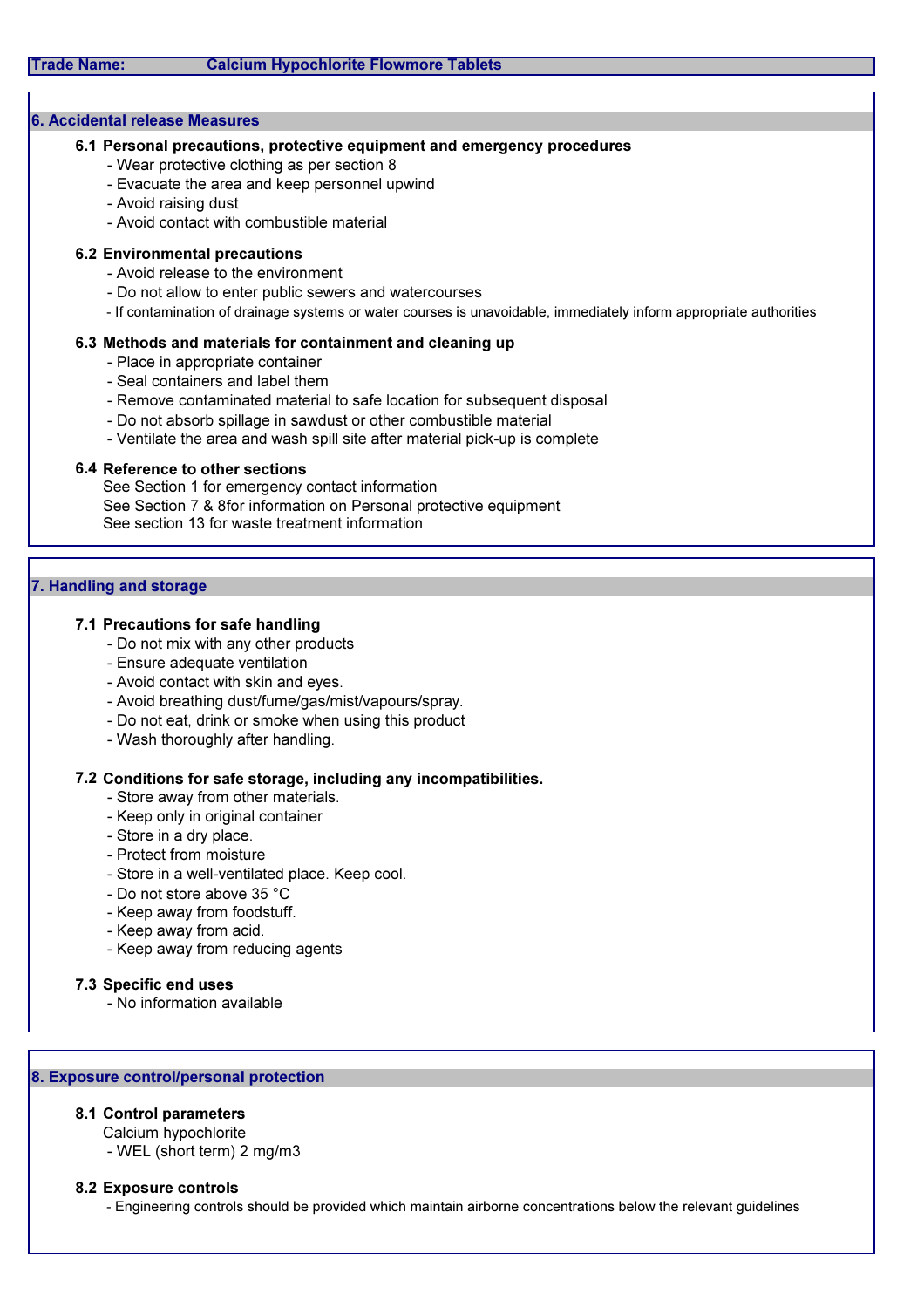## 8. Exposure control/personal protection

## 8.2 Personal protective equipment

- In case of inadequate ventilation wear respiratory protection

 - Wear protective gloves. The selected protective gloves have to satisfy the specifications of EU Directive 89/686/EEC and standard EN 374.

- Wear safety glasses approved to standard EN 166.
- Wear apron or other light protective clothing

# 9. Physical and chemical properties

#### 9.1 Information on basic physical and chemical properties

- Appearance: white,granules
- Odour: chlorine
- pH 12 at 1 % concentration
- Boiling point not known
- Vapour pressure not applicable
- Vapour density not applicable
- Melting point 180° C with decomposition
- Water solubility 217 g/l at 27 °C
- Specific gravity not known
- Flash point not known
- Strong oxidising agent
- Partition coefficient:n-Octanol/water not known
- Evaporation rate -not known
- Viscosity not applicable

# 9.2 Other Information

- No information available

# 10. Stability and reactivity

#### 10.1 Reactivity

- Strong oxidising agent
- Use with other products may release Chlorine

#### 10.2 Chemical stability

- Decomposes above 180 °C

#### 10.3 Possibility of hazardous reactions

- Contact with acids liberates toxic gas
	- Exothermic reaction on heating

#### 10.4 Conditions to avoid

- Keep away from heat and moisture
- Prevent ingress of humidity and moisture into container or package. Always close the lid after use.
- Avoid contact with combustible material
- Avoid contact with foodstuffs

# 10.5 Incompatible materials

- Reacts with acids to produce free chlorine
- Incompatible with reducing agents
- Incompatible with metals
- Incompatible with strong oxidizing substances
- Ammonia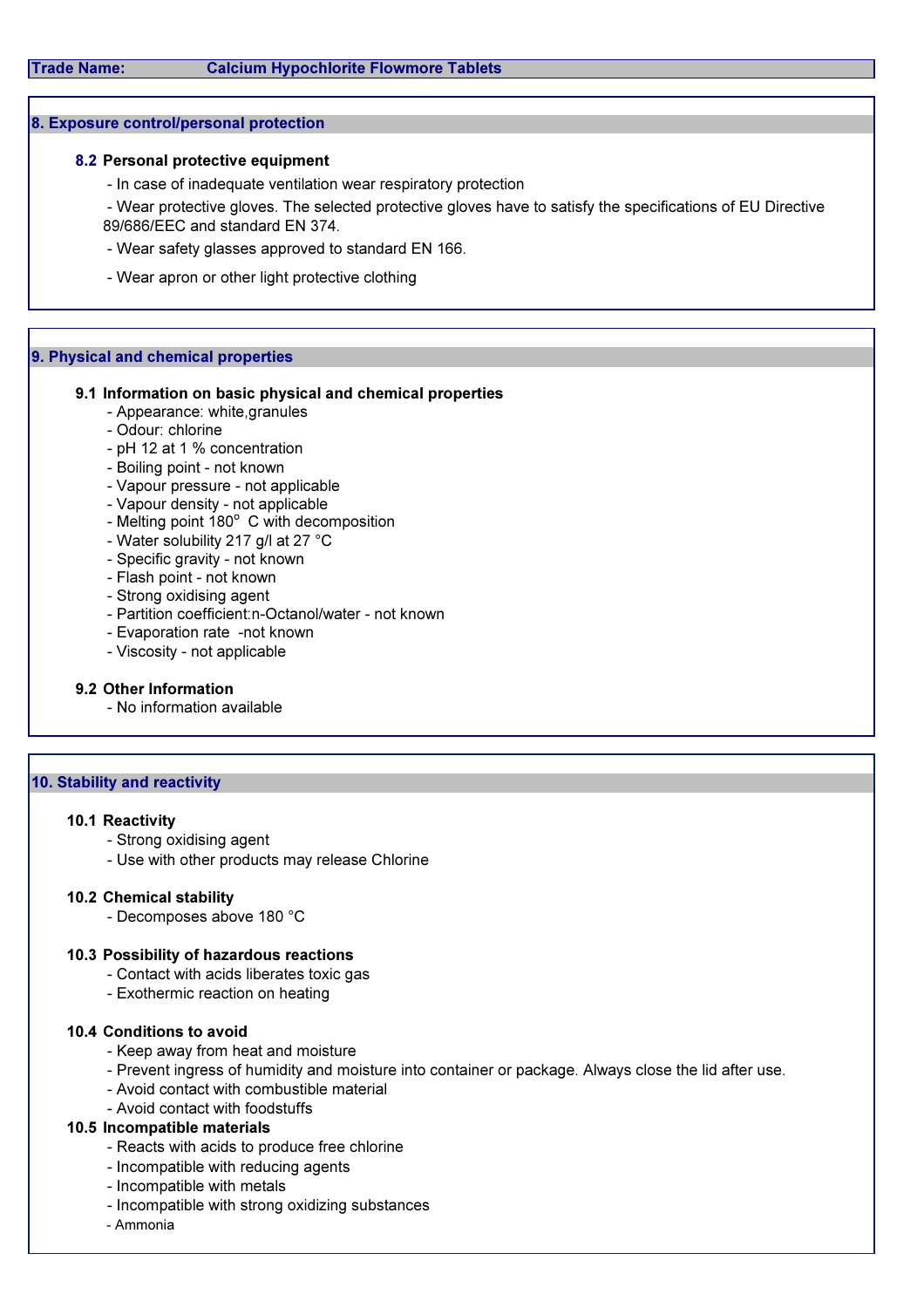#### Trade Name: Calcium Hypochlorite Flowmore Tablets

# 10. Stability and reactivity

# 10.6 Hazardous decomposition products

- Decomposition products may include acidic and toxic gases
- Decomposition products may include oxygen
- Decomposition products may include chlorine
- Decomposition products may include carbon oxides

## 11. Toxilogical Information

# 11.1 Information on toxilogical effects

- LD50 (oral,rat) 790 mg/kg
- Prolonged skin or eye contact may cause chemical burns

#### Inhalation

- May cause respiratory trac tirritation.
- Causes delayed pulmonary oedema

## Contact with skin

- Causes blistering of the skin
- Causes redness and irritation
- -Can cause damage to the mucous membranes

## Contact with eyes

- Causes redness and swelling
- Causes burning sensation
- Can cause damage to the eyes

#### Ingestion

- The ingestion of significant quantities may cause burning sensation
- The ingestion of significant quantities may cause damage to the digestive system

Carcinogenicity - No evidence of carcinogenic effects Teratogenicity - No information available Mutagenicity - No information available

## 12. Ecological Information

## 12.1 Toxicity

- Very toxic to aquatic life
- LC50 (bluegill sunfish) 0.088mg/l (96hr)
- LC50 (rainbow trout) 0.16mg/l (96hr)
- EC50 (Daphnia magna) 0.116mg/l (48hr)

## 12.2 Persistence and degradability

- No information available

#### 12.3 Bioaccumlative potential

- No information available

# 12.4 Mobility in soil

- This substance is poorly absorbed onto soils or sediments
- Large volumes may penetrate soil and contaminate groundwater

#### 12.5 Results of PBT and PvB

- Not a PBT according to REACH Annex XIII

## 12.6 Other adverse effects

- Do not allow product to reach ground water, water course or sewage system.
- Must not reach sewage water or drainage ditch undiluted or unneutralized.
- Danger to drinking water if even extremely small quantities leak into the ground.
- May cause long term adverse effects in the aquatic environment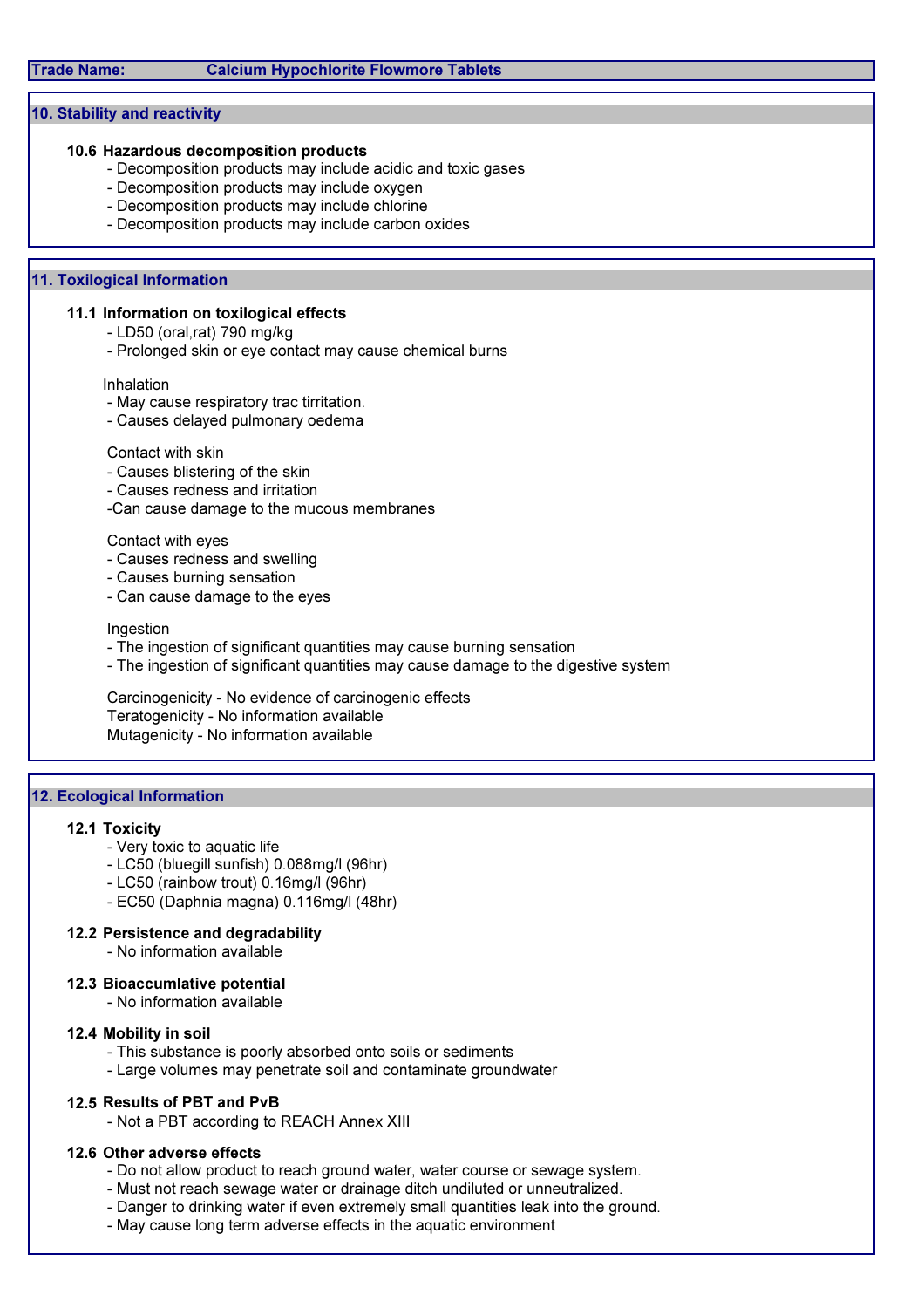#### 13. Disposal Considerations

#### 13.1 Waste treatment methods

- Disposal should be in accordance with local,state or national legislation
- Avoid release to the environment
- Do not allow to enter public sewers and water coursest
- This material and/or its container must be disposed of as hazardous waste
- Do not reuse empty containers without commercial cleaning or reconditioning

# Classification

Waste Codes in accordance with the European Waste catalogue (EWC) are origin-defined. Since this product is used in several industries, no Waste Code can be provided by the supplier. The Waste Code should be determined in arrangement with your waste disposal partner or the responsible authority